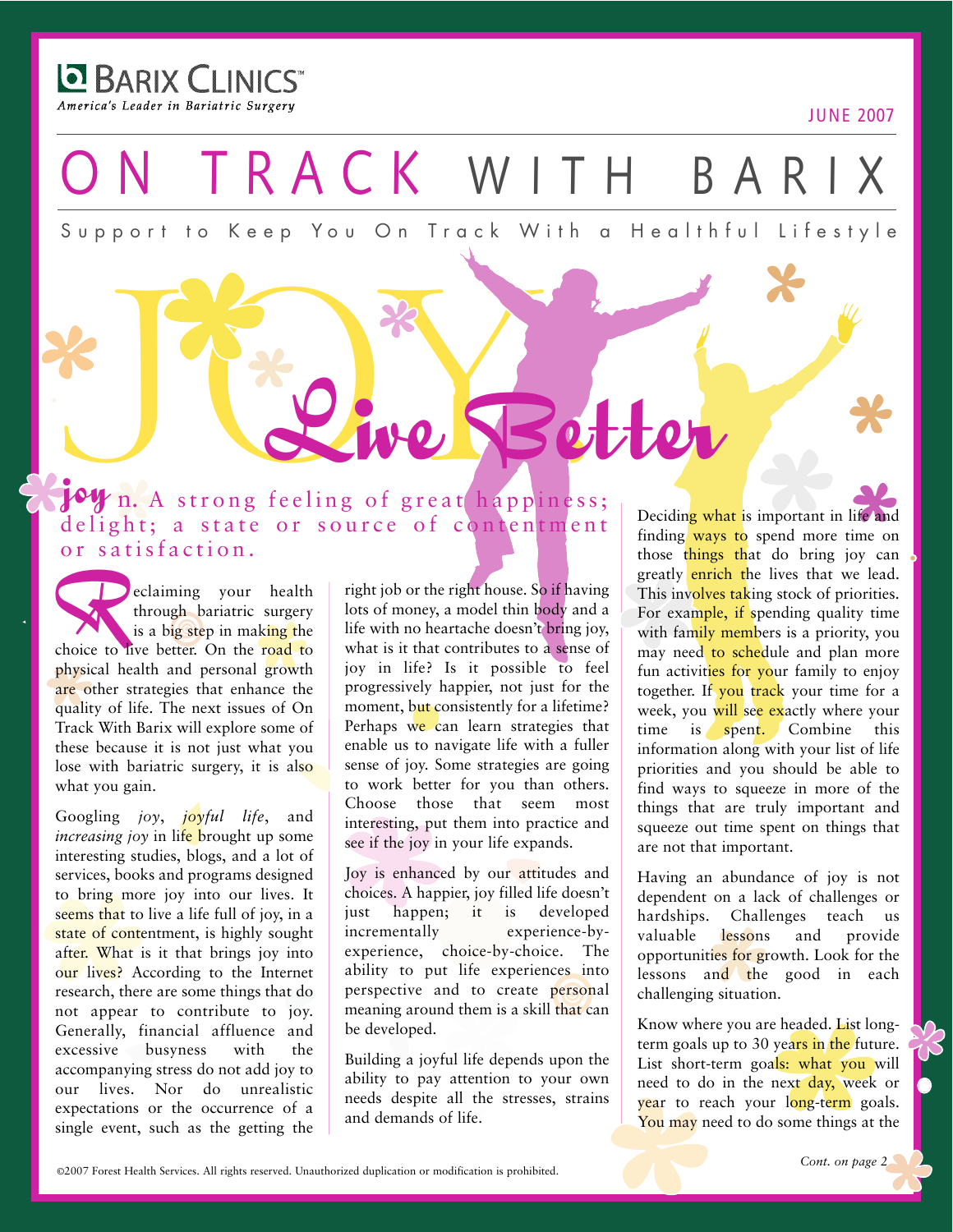#### *JOY,* cont. from page 1

present time that are mundane in order to achieve a future payoff. Keeping that in mind, spend time doing things that benefit you now and in the future. Know where you are going so you can relax and enjoy the journey.

Lighten up your attitude and

enjoy the everyday moments. Take ordinary moments and elevate them to small celebrations. Have fun on a regular basis. Try to live in the moment rather than waiting until you get out of debt, get through school, have more spare time or reach the perfect weight. Fill your life with more "want to's" than "have to's." When you enjoy the journey, enduring the bumps is easier.

Think about life backwards. That is, picture yourself in the final years of your life looking back on your life here on Earth. Which memories will make you smile? Which memories will you hold near and dear? When you are anguishing about a situation, consider how important it is in the "big picture." Will this really matter in 1 month, 1 year or in 10 years? If not, then it really isn't that important.

"Fix your thoughts on what is true and honorable and right. Think about things that are pure and lovely and admirable. Think about things that are excellent and worthy of praise." Philippians 4:8. Find the beauty and good in people and situations and choose to place your focus on that goodness. This doesn't mean that you don't recognize the negativity, the ugliness and the evil in the world; it just means that you choose to focus on the goodness instead.

#### Pursue healthy distractions.

Go for a walk, plant a garden, call a friend, window shop, or read a book when life begins to feel heavy. You may even want to try something new to stretch out of your comfort zone a bit. Activities like these shift the focus back onto the positive. They allow for a break so you can return to your challenges with a fresh outlook.

Life becomes more interesting when you are helping someone else. Your problems seem to shrink when you focus on the goodness of helping others. There are endless opportunities to reach beyond the boundaries of your life into another's. Try mentoring a younger colleague, mowing an elderly neighbor's lawn, serving the homeless at a soup kitchen, saying a few kind words to a waitress or volunteering your time and talents. When you focus on bringing joy to others, the joy in your life expands.

Focus on relationships. Explore hobbies and activities with your children. Take your mother out to lunch. Call your friend on the phone. Leave a love note for your spouse to find. Text message, "I luv u" to your teen. Let people know that you value them and watch your relationships flourish.

Spend a few minutes each day reflecting on how grateful you are. Making a list of things that you are grateful for and posting it in a spot that will catch your eye throughout the day helps to bring your focus back to an attitude of gratefulness.

Moods are directly related to thoughts. There may be an external situation that is causing you to have those thoughts, but it is the thoughts that dictate the moods, not the situation. Positive thoughts and happy moods translate to more productivity, creativity and enjoyment. In fact, when you are in a good mood, negative situations don't usually have the same negative impact. That is why we often wait until someone is in a good mood to talk about something difficult or give bad news. The next logical step may be to control thoughts to be more positive more of the time. Monitor your thoughts throughout the day and when you become aware of a negative thought, replace it by thinking of something or someone that brings you joy. The thoughts don't even need to be connected for this to work. For example if you become aware that you are thinking, "My boss is such a jerk," replace the thought with, "I love to play with my new son." Then to reinforce the thought, place a picture of you playing with your son in your mind. Push the negative thought of your boss right out with the beautiful vision of playing with your child. If this is difficult for you, try to control your negative thought by playing with it. Say it out loud. Say it in funny voices. Picture the thought written out. Change the size and color of the words. Once you start controlling your thoughts, they stop controlling you.

Rick Warren, author of A Purpose Driven Life, differentiates between happiness and joy. "Happiness depends on happenings. It comes from the word hap which means 'luck' or 'circumstance'. "Joy is different. It goes deeper. Joy is an attitude, a<br>choice. Joy is an inside job and is not dependent upon circumstances. You can choose, regardless of the circumstances, to be joyful."

Helen Keller penned these words of wisdom, "Join the great company of those who make the barren places of life fruitful with kindness. Carry a vision of heaven in your hearts, and you shall make your name, your college, the world, correspond to that vision. Your success and happiness lie within you. External conditions are the accidents of life, its outer wrappings. The great, enduring realities are love and service. Joy is the holy fire that keeps our purpose warm and our intelligence aglow. Resolve to keep happy, and your joy and you shall form an invincible host against difficulty."

It takes effort and practice to change our attitudes, learn to control our thoughts, shift our focus and break away from mindsets that are comfortable. We have the choice to stay the same or to grow. Choose to make the effort and implement one of these strategies to bring more joy into your life today.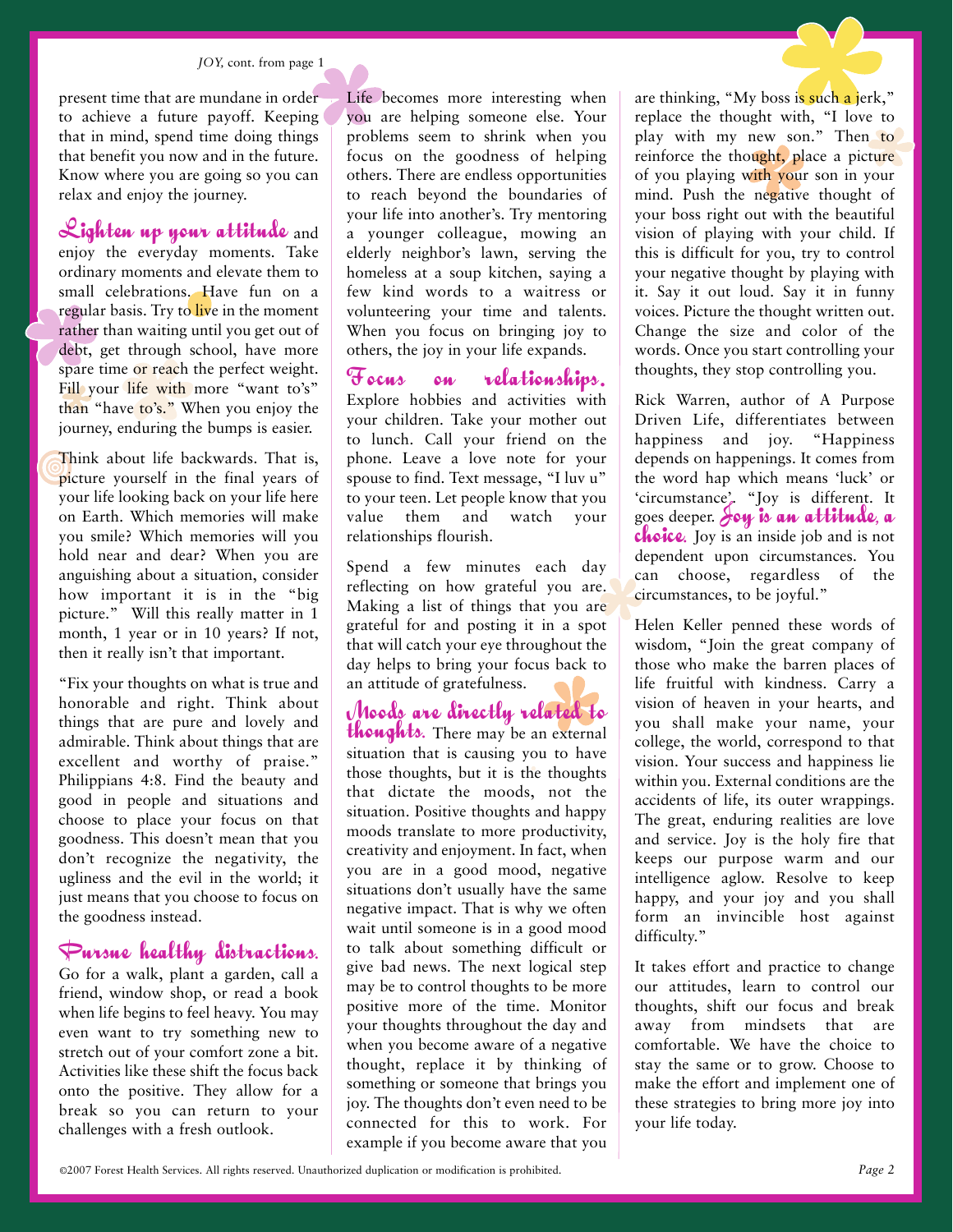

Incorporating healthful lifestyle<br>
habits and embracing a positive<br>
attitude are keys to weight loss<br>
success Before you have surgery is an habits and embracing a positive success. Before you have surgery is an opportune time to explore your attitude and emotions regarding food and weight. Shauna D. expresses her perspective regarding deprivation beautifully below. To read Deprivation in its entirety, link to http://obesityhelp.com/forums/PA/postdet ail/ 52145.html?vc=0. Positive thoughts promote positive feelings and healthful behaviors. Reflect on Shauna's words and find your own definition of what weight loss surgery means for you.

Deprivation. What a word! It feels "low" even typing it. "To withhold something of enjoyment or possession" is how the dictionary defines it. I am now 16 months out from a lap RNY. Today, with a 110+ pound weight loss, what I am deprived of? Maybe a much better question would be what WAS I deprived of before I became a loser. Lemme think.

- Being able to walk into my office without being short of breath in the morning.
- Being able to eat in a restaurant without knowing people were watching and judging.
- Being able to feel personally comfortable in intimate settings.
- Being able to just put something on and not worrying about what it covered.
- Being able to eat something and not HATE myself for eating it.
- Being able to stand up in the morning and not have swollen, painful feet and ankles.
- Being able to walk into my children's school and not embarrass my children.
- Being able to walk into a public eatery and not scope out a seat/table I'd fit into.
- Being able to have a circle of friends who really like me, to whom I make no excuses, and can go to at any time for help on my REAL issues.
- Being able to go ANYWHERE with my husband without feeling embarrassed for him.
- Being able to make it through a day without dealing with the pain of my body.
- Being able to cross my legs.
- Being able to use one normal sized towel after a shower.
- Being able to walk in public without sweating profusely.
- Being able to make it through New Year's without a weight loss resolution.
- Being able to meet someone new and not feel inferior simply due to my size.
- Being able to ride a roller coaster, rock climb, hike, jog, etc. 'cause I feel like it.

I don't have a new word to replace deprivation in my language, but I have a definition; **"To reclaim, or initially locate, of the value of self. The process of seeking personal fulfillment."** 

## **WHAT'S NEW?**

Chike (rhymes with bike) is a delicious, convenient meal replacement. Just add cold water, shake and enjoy. In addition to 27 grams of protein, Chike contains essential fatty acids, dietary fiber and a healthy dose of vitamins and minerals.

Chike is available in five delicious flavors: Strawberry Burst, Banana Magic, Chocolate Bliss, Orange Cream and Very Vanilla. Available through www.barixclinicsstore.com or at your local Barix Clinics.

©2007 Forest Health Services. All rights reserved. Unauthorized duplication or modification is prohibited. *Page 3*

### IT WORKED FOR ME

Submitted by Kelsey H.

I look forward to a Saturday night treat each week in which I enjoy small portions of the best foods,



beautifully prepared. If eating at home, I use my best china, stemware, fresh flowers, candles and a linen tablecloth. If eating out, I share food with my husband and eat just enough. I look forward to these little celebrations each week.



Your new active lifestyle may take you outside more this summer. As you are out hiking in the woods or sipping your protein drink by the pool, keep the bugs at bay with these tips.

- Keep clothing light. Dark colors attract mosquitoes and make it more difficult to spot ticks.
- Use unscented products. Bugs are attracted to cologne, scented deodorant or hair products.
- Cover up. Wear long-sleeved shirts, long pants, socks and shoes when venturing into bug-infested areas.
- Spray repellent on clothing and exposed skin according to directions on the labels.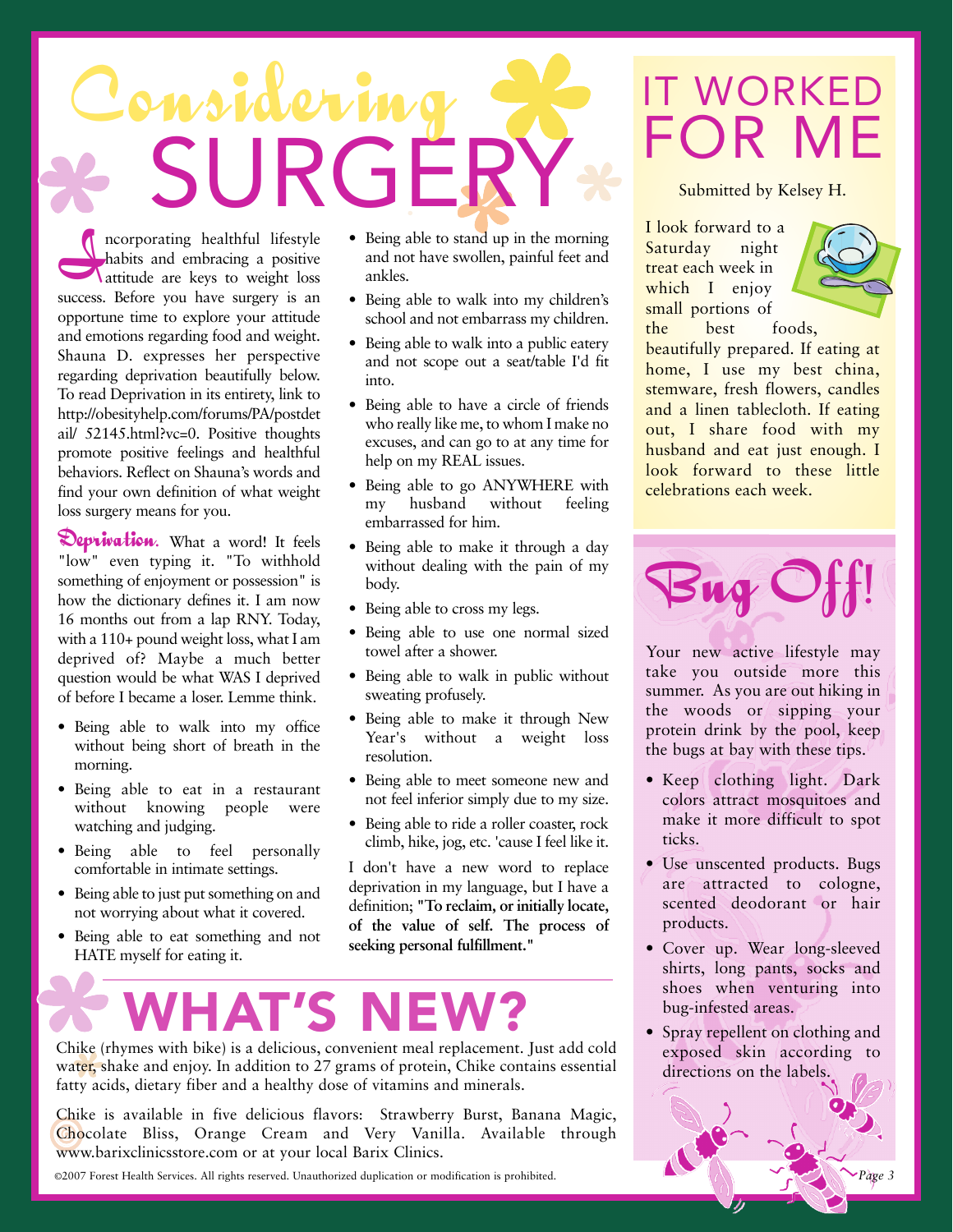# REWARD<br>YOURSELF

This month, you could a **\$25 GIFT CERTIFICATE** for your "It Worked For Me" tips or recipes! Just submit as many recipes and "It Worked For Me" tips as you like. The most original and creative will be awarded a \$25.00 gift certificate. Include your name and contact info with your entry—make sure your recipes follow Barix nutritional guidelines. Tips must be submitted by June 30, 2007. Please send comments, ideas, recipes and "It Worked For Me" tips to Deb Hart, RD, LD at **dhart@foresthealth.com**.

#### OTHERS CARE PLEASE SHARE

Please tell us about the lives that have changed because you shared your weightloss story. Submit your story to http://www.barixclinicsstore.com/id190. html. What you have to say may be printed in this publication or on our website and can serve as inspiration to all.

#### **REQUEST A FREE BROCHURE FOR YOU OR A FRIEND at 800-282-0066, or www.barixinfo.com**

#### **QUESTIONS? ABOUT FINANCING YOUR SURGERY…**

Call a **Barix Patient Service Representativ**e at 800-282-0066.

## RECIPES.

#### **LIME CHICKEN**

1 tablespoon vegetable oil 2 tablespoons all-purpose flour 1/2 tsp. chili powder 1/4 tsp. salt 12 oz boneless, skinless chicken breasts, sliced thin (1/4" thick) 1/2 cup low-sodium chicken broth 2 tablespoons fresh lime juice 2 tablespoons minced cilantro (optional)

Heat oil in a large nonstick skillet. In a large plastic reclosable bag, mix the flour, chili powder, and salt. Add chicken and shake until well coated. Transfer the chicken to the skillet, shaking off any excess flour; sauté until cooked through, about 3 minutes on each side. Pour broth and lime juice over the chicken; heat to serving temperature, about 30 seconds. Transfer chicken to plates. Spoon the pan juices over chicken and sprinkle with cilantro. Makes 4 servings.

*NUTRITION INFORMATION PER SERVING:* 186 calories, 28 grams protein, 7 grams fat, 2 grams carbohydrate, and 309 mg sodium.

## RECONSTRUCTIVE SURGE<sup>R</sup>

To receive a *FREE RECONSTRUCTIVE SURGERY* guide, call 800-282-0066 or send us an email at *rc@barixclinics.com* with your name and contact information.

Our reconstructive surgery program is currently performed at our centers in Michigan, Ohio, and Pennsylvania. Call us today for more information!

#### **CHOCOLATE CAKE**

1 3⁄4 cup all-purpose flour 3/4 cup Splenda® 1⁄4 cup Splenda® Brown Sugar Blend 3⁄4 cup cocoa powder 1 1⁄2 teaspoons baking powder 1 1⁄2 teaspoons baking soda 1⁄2 teaspoon salt 1 1⁄4 cups low fat buttermilk 1⁄4 cup vegetable oil 2 large eggs, slightly beaten 2 teaspoons vanilla extract 1 cup hot coffee, strong

Preheat oven to 350°F. Spray a cake or bundt pan with nonstick cooking spray. In a large mixing bowl, blend flour, Splenda, Splenda Brown Sugar Blend, baking powder, baking soda, cocoa powder and salt. Combine buttermilk, oil, eggs, vanilla and coffee in a small bowl. Add liquid mixture to dry mixture and mix with electric mixer on medium speed until smooth. Pour batter into cake pan. Bake for 35 minutes. Cool. Makes 10 servings.

*NUTRITION INFORMATION PER SERVING:* 208 calories, 6 grams protein, 8 grams fat, 27 grams carbohydrate and 390 mg sodium.

"The deeper that SOTTOW carves into your being the more joy you can contain. Is not the cup that holds your **WINE** the very CUD that was burned in the potter's oven? "

~Kahlil Gibran

**SUBSCRIBE to On Track With Barix** www.barixclinicsstore.com/ newsletter.html

©2007 Forest Health Services, LLC. Barix, Barix Clinics, and the Barix Clinics logo are trademarks of Forest Health Services, LLC. All other trademarks and registered trademarks are the<br>property of their respective owners.